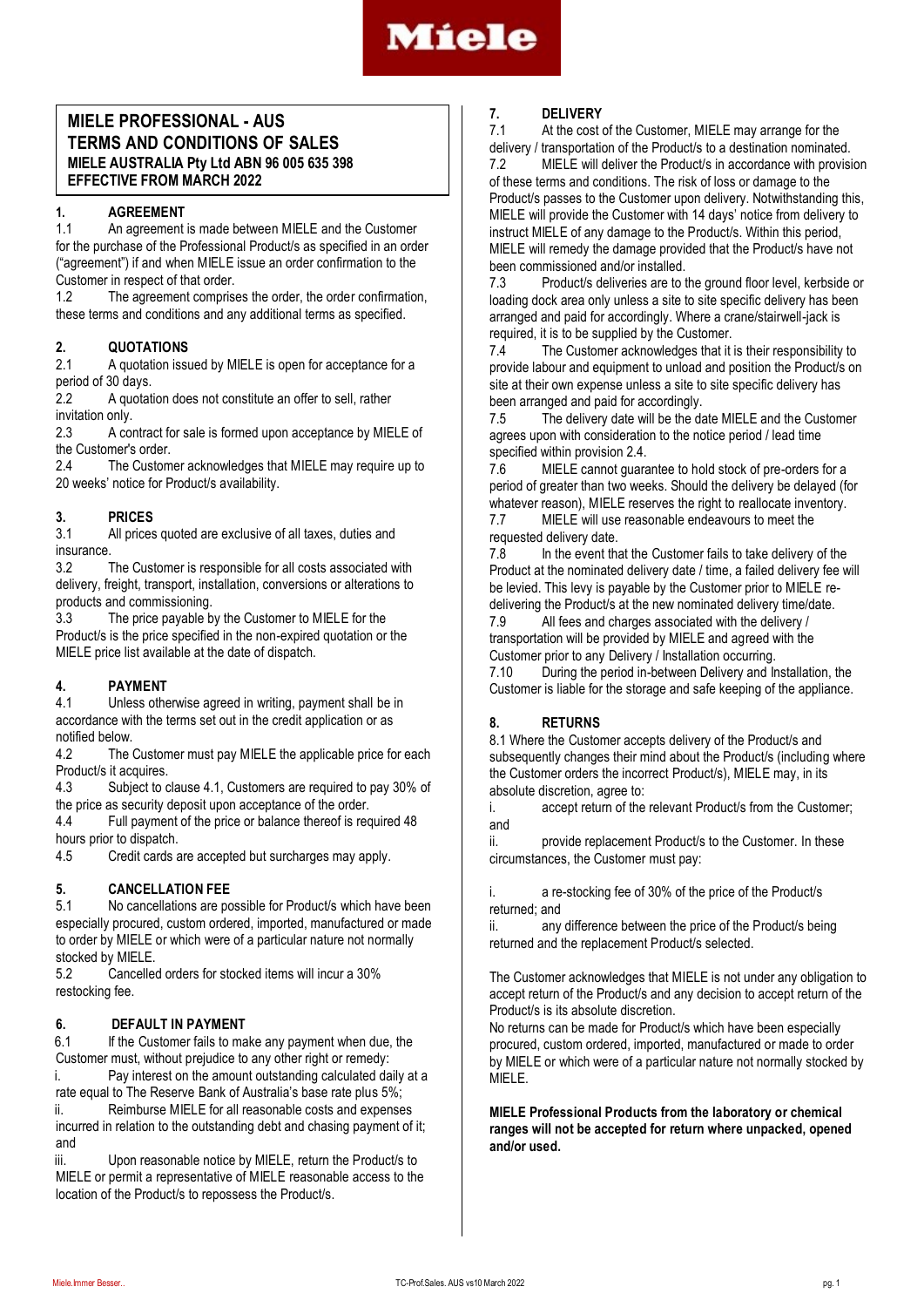## **9. INSTALLATION**

9.1 MIELE may arrange for the installation provided that the required services are available and no structural work is required ("MIELE installation"). All fees and charges associated with the MIELE installation will be provided by MIELE and agreed with the Customer prior to any installation.<br>9.2 The Custome

The Customer will immediately ensure that the site is cleared and free of obstruction and that adequate lighting, electricity and plumbing services are available for use by MIELE. The Customer will further ensure (unless otherwise agreed), that MIELE is able to

carry out the installation works during normal working hours.<br>9.3 The Customer is to provide at no cost to MIELE, all The Customer is to provide at no cost to MIELE, all labour and material handling equipment for unloading the Product/s, transporting them to the installation area and for cleaning the site.

9.4 It is the responsibility of the Customer to remove from the site any product packaging and debris resulting from the installation works.

9.5 MIELE is not liable for any loss or damage to Product/s which occurs through the Commissioning or Installation of the Product/s by parties other than MIELE or an authorised MIELE Service Agent.

9.6 The Customer must advise MIELE prior to the date of installation of any obstructions which may prevent or hinder the installation including, but not limited to:

i. Access obstructions;

ii. Lack of power / distance to power inlet;

iii. Lack of water / distance to water inlet;

iv. Other works being completed at the premises;

v. Hazardous materials / substances located at the premises; and

vi. Flooring deficiencies.

9.7 In the instance where MIELE or an approved Service Agent attend a site to conduct the installation and it cannot be completed or undertaken for any reason including those stipulated within 9.6, there will be a re call-out fee charged according to most current price list at the time of re call-out.

9.8 A Miele Installation ensures that the Product/s is installed in accordance with the operating instructions that accompany each Product/s. If a Miele Product/s is not installed in accordance with these instructions, Miele may not be liable for any warranty claims or demands made.

## **10. OWNERSHIP AND RISK**

10.1 MIELE remains the owner of the Product/s until the price is paid in full to MIELE and the Product/s have been delivered to the Customer.

10.2 Notwithstanding clauses 10.1, the risk of loss of or damage to the Product/s passes to the Customer upon delivery. After delivery, the Customer is responsible for storing the Product/s prior to any installation and is liable for any loss or damage which occurs during such storage.

## **11. COMMISSIONING AND VALIDATION**

11.1 Unless first agreed in writing, Product/s prices do not include Commissioning or Validation. All Product/s must be properly Commissioned and Validated strictly in accordance with the Product/s specifications as provided by MIELE.

11.2 If IQ and OQ of the Product/s are not carried out by MIELE or an Authorised Service Agent of MIELE, warranty claims may not apply. All Commissioning and Validation works must be carried out during normal working hours unless otherwise agreed in writing. 11.3 Where IQ and/or OQ of the Product/s is required, the

Customer must give MIELE at least twenty (20) working days' notice of such request.

11.4 MIELE is not responsible for, and the Customer indemnifies MIELE against any loss or damage arising from:

i. The running or connection of any data service into any third party system.

ii. Any support for any third party operating system connected to the Product/s.

iii Any compatibility issues which may arise from the

installation of software or chemical supply on to any third party system.<br>11.5 All fees and charges associated with the Commissioning / All fees and charges associated with the Commissioning / Validation will be provided by MIELE and agreed with the Customer prior to any works occurring.

11.6 Where Miele is engaged to complete the commissioning / validation, we will ensure that this is completed in accordance with the operating instructions that accompany the each Product/s. If a Miele Product/s is not Commissioned / Validated in accordance with these instructions, Miele may not be liable for any warranty claims or demands made.

## **12. WARRANTY**

12.1 MIELE warrants that the Professional Product/s will be free from defects in materials and workmanship for a period of 12 months (24 months for Profiline dishwashers and Little Giants laundry products) from:

i. the date of delivery, or

ii. the date of Commissioning and/or Validation pursuant to provision 11 by MIELE or an approved a service agent, with no prior usage and not later than 6 months after the date of delivery. MIELE does not make any further representation or warranties as to the merchantability of its Professional Product/s range.

12.2 MIELE reserves the right to inspect and test the Product/s for the purpose of determining the extent of any defect and the validity of any claim made under this Warranty. All defective parts and Product/s replaced by MIELE under this warranty will be deemed to be the property of MIELE.

12.3 Should the Product's fail within the Warranty period, MIELE will absorb the costs associated with parts and labour required for repair.

12.4 This MIELE warranty will not apply if the Product/s is rendered faulty by a factor other than a defect in materials and workmanship. Such factors include but are not limited to:

Damage through misuse (including failure to maintain, service or use with proper care), neglect, accident or ordinary wear and tear.

ii. Use for a purpose for which the Product/s was not sold or designed.

iii. Use or installation (where applicable) which is not in accordance with any specified instructions for use or installation. iv. Use or operation after a defect has occurred or been discovered.

v. Damage through freight, transportation or handling in transit (other than when MIELE is responsible).

vi. Damage through exposure to chemicals, dusts, residues, excessive voltage, heat, hard water, atmospheric conditions or other forces or environmental factors outside MIELE's control inclusive of elements caused by lime scale.

vii. Repair, modification or tampering with by the Customer or any person other than MIELE or an authorised MIELE Service Agent; or

viii. Use of parts, components or accessories which have not been supplied by or specifically approved by MIELE.

This warranty does not apply to consumables such as detergents, batteries, filters or globes.

12.5 Additional labour costs will apply for service outside standard business hours of 8.30am to 5.00pm, Monday to Friday and on public holidays.

12.6 The Customer must retain proof of purchase (receipt) in order to be eligible to make a Warranty claim under this clause 12. 12.7 The MIELE Warranty provided under this clause is a transferable right.

12.8 Warranty may be affected where Product/s have not been Commissioned, Validated and installed by, or in strict accordance with instructions from, MIELE and/or approved MIELE service agent.